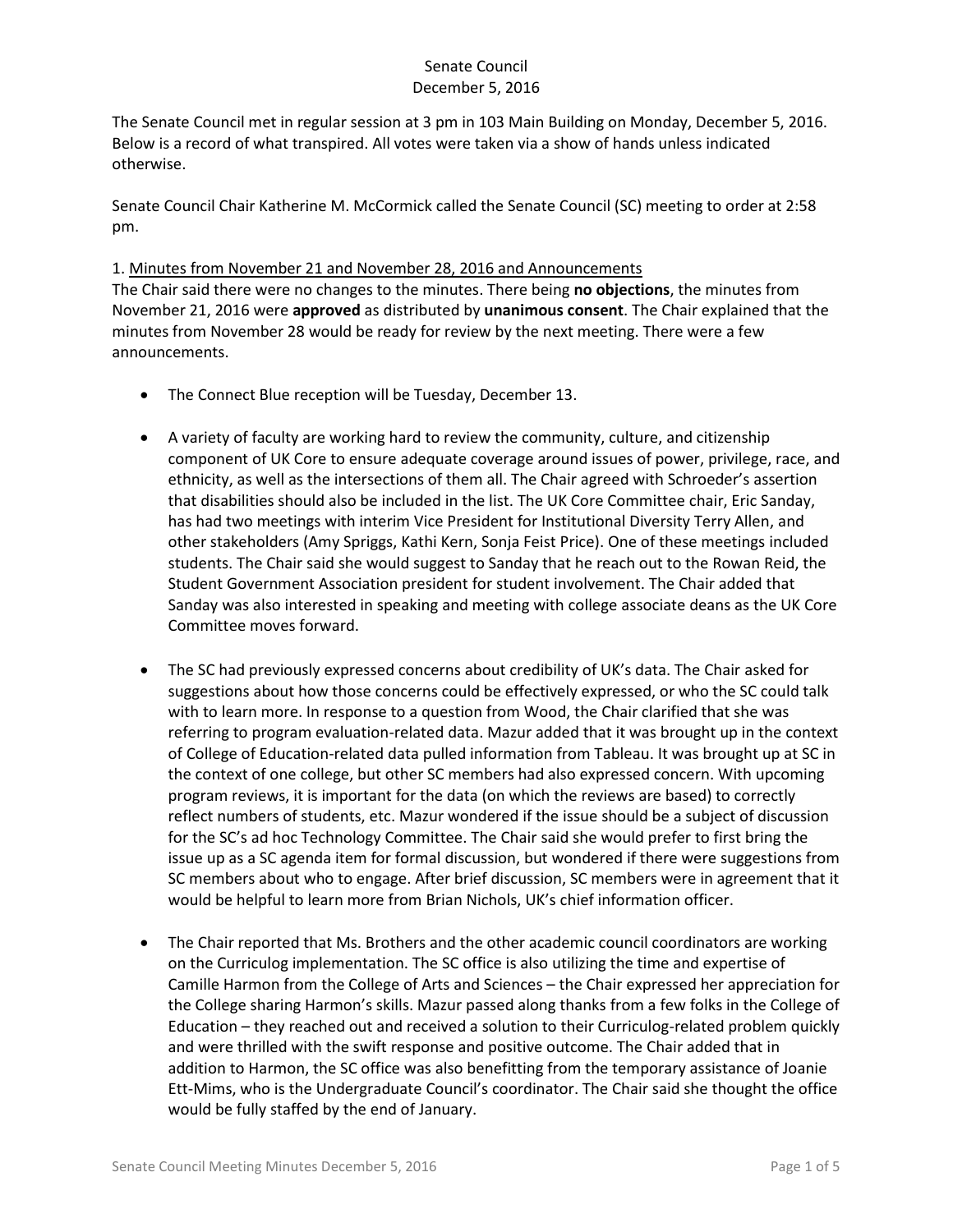The Chair thanked Vice Chair Bailey for overseeing a good discussion the prior week in her absence. She asked Bailey if there was anything specific he wanted to mention. Bailey replied that he thought the discussion was quite good and timely; his impression was that most SC members were satisfied that Provost Tracy's intent was movement in the right direction. Bailey added that there was a minor adjustment to the process for collecting faculty input, which the Provost and Interim Graduate School Dean Brian Jackson were agreeable to.

#### 2. Degree Recipients

#### a. December 2016 In Memoriam Degree List

The Chair explained that there were five In Memoriam degrees for SC members to review.

## i. College of Education Student

Guest Ralph Crystal (ED/Special Education, Early Childhood, and Rehabilitation Counseling) expressed his appreciation for the opportunity to share information about the student for which he was in attendance (student B.S., who was seeking a PhD). Crystal then offered a tribute for student B. S. In response to a couple questions from Wood, Crystal confirmed that the student was formally admitted to the doctoral program in Educational Psychology and had completed program requirements up to her qualifying exams, although she had been ready to sit for them.

Blonder **moved** that the elected faculty senators approve this College of Education student (B.S.) as the recipient of an In Memoriam honorary degree, for submission through the President to the Board of Trustees. Schroeder **seconded**. A **vote** was taken and the motion **passed** with none opposed.

#### ii. College of Nursing Student

Guest Joanne Davis (NU, assistant dean of students) offered a tribute for student C. M.

Schroeder **moved** that the SC's elected faculty senators approve this College of Nursing student (C. M.) as the recipient of an In Memoriam honorary degree, for submission through the President to the Board of Trustees. Grossman **seconded**. A **vote** was taken and the motion **passed** with none opposed.

#### iii. College of Nursing Student

Davis offered a tribute for student R. M.

Bailey **moved** that the SC's elected faculty senators approve this College of Nursing student (R. M.) as the recipient of an In Memoriam honorary degree, for submission through the President to the Board of Trustees. Schroeder **seconded**. A **vote** was taken and the motion **passed** with none opposed.

#### iv. College of Nursing Student

Davis offered a tribute for student S. A. with SC members.

Lauersdorf **moved** that the SC's elected faculty senators approve this College of Nursing student (S. A.) as the recipient of an In Memoriam honorary degree, for submission through the President to the Board of Trustees. Mazur **seconded**. A **vote** was taken and the motion **passed** with none opposed.

v. College of Arts and Sciences Student

Guest Ruth Beattie (AS/Biology, associate dean of advising) offered a tribute for student S. M.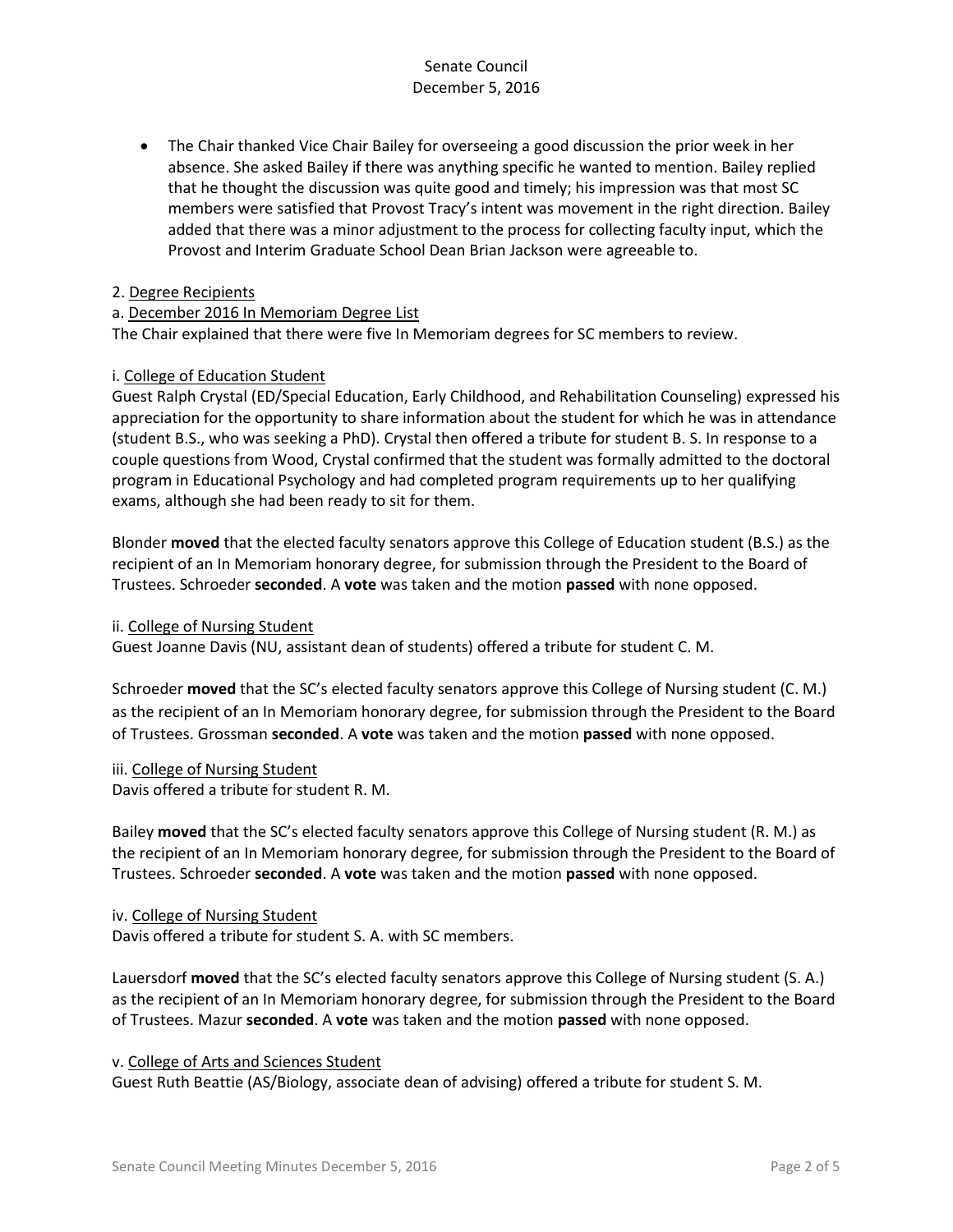Bailey **moved** that the SC's elected faculty senators approve this College of Arts and Sciences student (S. M.) as the recipient of an In Memoriam honorary degree, for submission through the President to the Board of Trustees. Porter **seconded**. A **vote** was taken and the motion **passed** with none opposed.

## b. December 2016 Degree List

Schroeder moved that the SC's elected faculty senators approve the December 2016 Degree list, for submission through the President to the Board of Trustees. Brown **seconded**. A **vote** was taken and the motion **passed** with none opposed.

## 3. Election of Vice Chair

Brown, chair of the Senate's Rules and Elections Committee's subcommittee on Elections, explained that the SC was formally accepting nominations for an elected faculty member to serve as the vice chair. There were a few questions from SC members. Bailey indicated that he was willing to serve in that role for a second term, although he might be away from campus on sabbatical in January 2018.

Mazur **nominated** Bailey for vice chair and Grossman **seconded**. Wood **moved** to close nominations. Porter **seconded**. A **vote** was taken on the motion to close nominations and the motion **passed** with none opposed. Brown then said that there was only one remaining candidate, Bailey so the Chair ruled that Bailey was elected to the position of vice chair [term June 1, 2016 – May 30, 2018) **by acclamation**. SC members congratulated Bailey with a round of applause.

Brown said that the final voting round for faculty senators to serve on the SC would close on Thursday; at least two-thirds of eligible voters had already voted as of earlier in the day. Once the election was complete, the results would be announced to a variety of individuals, including senators.

#### 4. Committee Reports

a. Senate's Academic Programs Committee (SAPC) – Margaret Schroeder, Chair i. Proposed New PhD in Medical Physics with a Major in Radiation and Radiological Sciences Schroeder, chair of the Senate's Academic Programs Committee (SAPC), explained the proposal new PhD in Medical Physics with a major in Radiation and Radiological Sciences. In response to a question from Reid, Schroeder clarified that students will receive a masters *en passant* to the PhD. There were a handful of questions from SC members. Guest Janelle Molloy (ME/Radiation Medicine) assisted Schroeder in answering questions.

Wood commented that a more proper name for the degree would be the "PhD with a major in Radiation and Radiological Sciences." Molloy was amenable to this change. Wood asked about language on the top of page three of the proposal, which indicated that students can enter the program after passing part 1 of their qualifying exams – Wood thought the wording was odd and wondered if it should instead refer to passing their pre-qualifying exams. Schroeder explained that Graduate School Dean Brian Jackson found the existing language to be acceptable, so the SAPC did not request it be changed. There were additional questions from SC members.

The Chair stated that **motion** from the SAPC was a recommendation that the Senate approve, for submission to the Board of Trustees, the establishment of a new PhD degree in Medical Physics with a major in Radiation and Radiological Sciences, in the Department of Radiation Medicine within the College of Medicine. Because the motion came from committee, no **second** was required. A **vote** was taken and the motion **passed** with none opposed.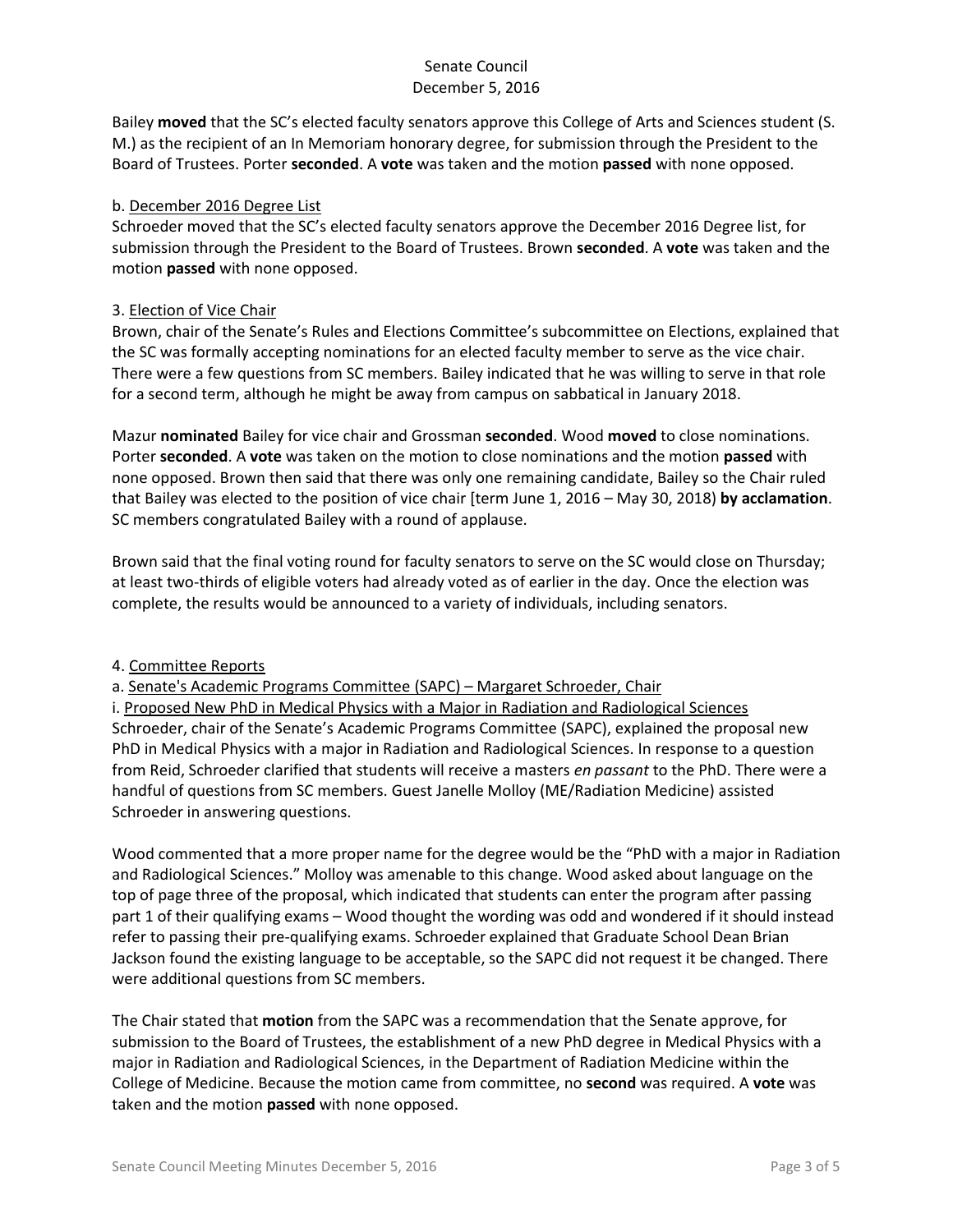## ii. Proposed New Undergraduate Certificate in Social Sciences Research

Schroeder explained the proposal. Guest Anna Bosch (AS/English, associate dean for undergraduate programs) was present to help answer questions. Bosch explained that it took some time to solicit and receive all the letters of support, hence the length of time it took to reach SC and Senate. There were a handful of questions from SC members.

The Chair stated that the **motion** from the SAPC was a recommendation that the University Senate approve the establishment of a new Undergraduate Certificate in Social Sciences Research, in the College of Arts and Sciences. Because the motion came from committee, no **second** was required. A **vote** was taken and the motion **passed** with none opposed.

#### iii. Proposed New Graduate Certificate in High Performance Coaching

Schroeder explained the proposal and added that the College of Health Sciences was in complete support of the proposal. Guest Mark Abel (ED/Kinesiology and Health Promotion) was present to answer questions. There were a couple questions from SC members.

The Chair said that the motion from the SAPC was a recommendation that the University Senate approve the establishment of a new Graduate Certificate in High Performance Coaching, in the Department of Kinesiology and Health Promotion within the College of Education. Because the motion came from committee, no **second** was required. A **vote** was taken and the motion **passed** with none opposed.

#### 5. Tentative Senate Agenda for December 12, 2016

SC members discussed the timing and order of the tentative Senate agenda for December 12, 2016. During this discussion, SC members talked about what information they wanted to see in the future for In Memoriam degree requests. By the time discussion on this was finished, SC members were in agreement that they would like to have the following items available to them for each request, in advance of the meeting: University transcript and the student's progress towards degree; and description of the student's time at UK (similar to what the day's guests read/reported). There was extensive discussion about ensuring there were sufficient questions from senators for the Provost.

SC members opted to add to the Senate agenda the previously removed agenda item pertaining to the composition and chairmanship of the Senate's Committee on Distance Learning and e-Learning.

Schroeder **moved** to approve the revised, tentative Senate agenda for December 12, 2016 as an ordered list, with the understanding that items may be rearranged to accommodate guests' schedules. Brown **seconded**. A **vote** was taken and the motion **passed** with none opposed.

Given the time, Blonder **moved** to adjourn and Stekardis **seconded**. There were no objections and the meeting was adjourned at 4:57 pm.

> Respectfully submitted by Katherine M. McCormick, Senate Council Chair

SC members present: Bailey, Blonder, Brown, Grossman, Lauersdorf, McCormick, Mazur, Mills, Porter, Stekardis, Schroeder, and Wood.